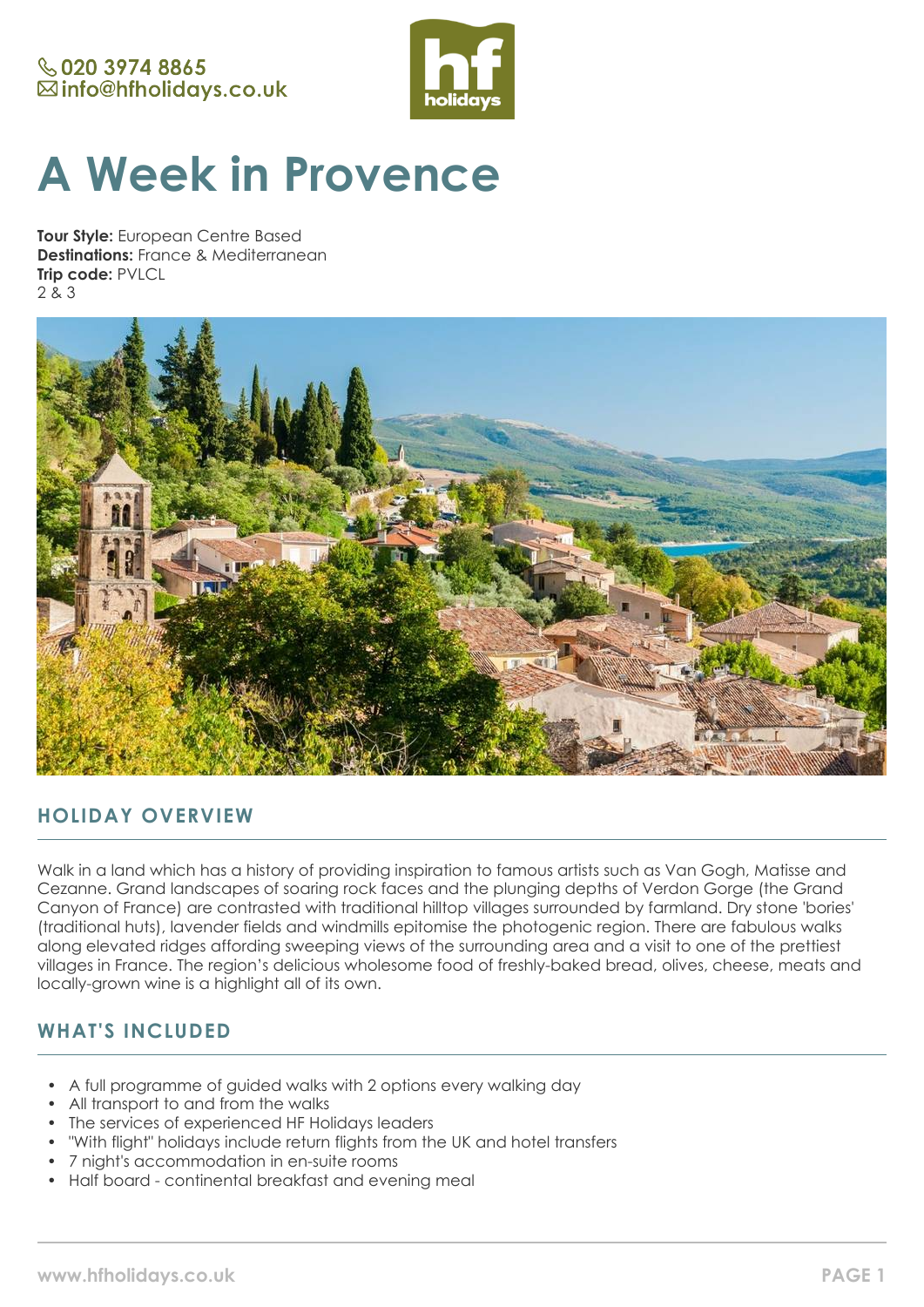# **HOLIDAYS HIGHLIGHTS**

- Discover unspoilt Provence, famed for its food and wine
- Relax in pretty Gréoux-les-Bains, known for its thermal spring
- Visit charming hill-top villages including Moustiers-Sainte-Marie, officially one of the prettiest in France
- Explore delightful Quinson and enjoy views of the spectacular Verdon Gorge
- Visit the  $16^{th}$  Century windmills while walking in and around Regusse

## **TRIP SUITABILITY**

This is a level 2 and level 3 graded Activity, Easier walks: 4 to 8 miles (6½ to 13km) on good paths, which are sometimes rocky underfoot. Up to 1,400 feet (420m) of ascent in a day. Harder walks: 6 to 10 miles (9½ to 16km) on good paths, with some steeper, rougher routes. Up to 2,500 feet (750m) of ascent in a day.



## **ITINERARY**

#### **Day 1: Arrival Day**

Welcome to Hotel Villa Borghese. Unpack and settle in.

## **Day 2: Introducing Gréoux: Between River And Plateau**

Today both walks start and finish at the hotel.

#### **Option 1 - Up To The Valansole Plateau And Discovering Greoux**

**Distance:** 7 miles (11km)

**Total ascent:** 1,000 feet (300m)

In summary: We will climb up to the vast plateau of Valensole behind the town to take in the wide sweeping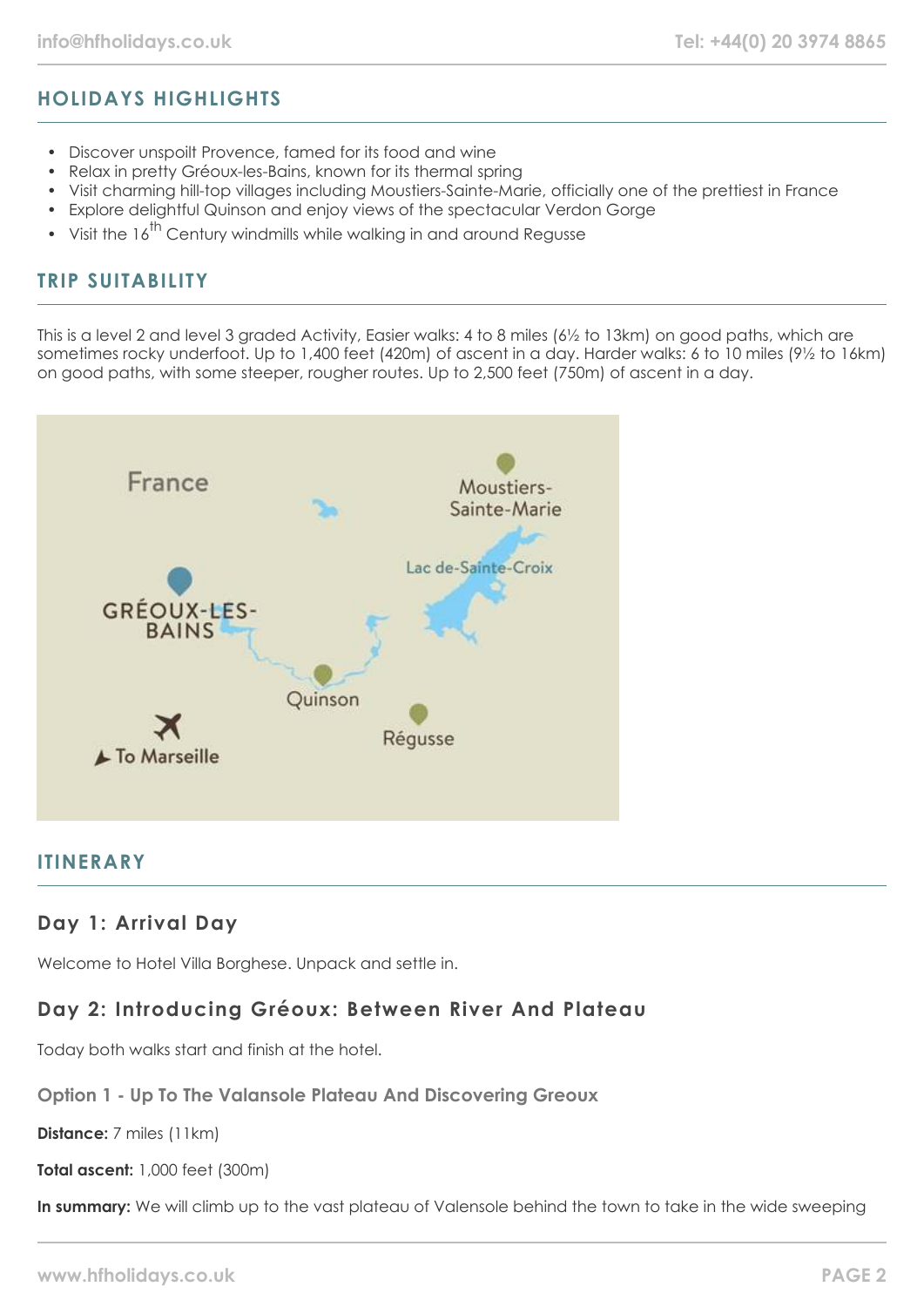horizon towards Manosque and the mountains. Using an old livestock droving route, passing lavender and olive plantations, we travel across the plateau. Meeting the old road from Manosque we start our descent to arrive eventually beneath the ancient walls of Gréoux castle. We have time to explore before a final short descent into the heart of the old town, where you can choose to explore its narrow streets and linger over a drink or continue back to the hotel and a swim perhaps.

**Highlight:** Spectacular views down to Manosque from the Valensole plateau.

#### **Option 2 - Crossing The Verdon To The Hamlet Of Les Maurras**

**Distance:** 9 miles (14½km)

**Total ascent:** 1,700 feet (510m)

**In summary:** The harder walk takes us in the opposite direction to the easier group, starting by crossing the Verdon River on Gréoux's ancient bridge. We follow the river bank for a short time before climbing steeply up on wooded tracks. Views open up as we travel towards the remote hamlet of Les Maurras, an area known for its truffles. Continuing to climb we pass over the subterranean route of the old Verdon irrigation canal which we will see later in the week. Arriving at the highest point of the day we are greeted by a view of Gréoux's castle in the distance, before descending and climbing again to pass the remote chapel of Notre Dame des Oeufs, enjoying views over the lower Verdon valley. Our final descent leads us back over the river and into town.

**Highlight:** Visit the Notre Dame des Oeufs and discover it's local custom.

## **Day 3: Forcalquier And The Abbey Of Salagon At Mane**

Today both groups take the coach to the bustling hill town of Forcalquier and its thriving atmospheric weekly market.

**Option 1 - Forcalquier To The Abbey Of Salagon At Mane**

**Distance:** 4 miles (6½km)

**Total ascent:** 600 feet (180m)

**In summary:** The easier group will have time to explore this historic town and its market, perhaps climbing to the Citadel to see the carillon and observe the magnificent view before setting off. Our tracks are stony in places but never too steep as we cross the wooded limestone plateau on our journey to Mane. We will pass interesting stone bories, old shepherds' shelters, and it may be possible to visit the ancient Abbey of Salagon and its ethno-botanical gardens.

**Highlight:** A local interest guide will accompany the group today to explain more about the local area.

**Option 2 - Discovering The Sculpted Landscape From Forcalquier To Mane**

**Distance:** 8 miles (13km)

**Total ascent:** 1,300 feet (390m)

**In summary:** After a brief look around the market we make a steady climb out of Forcalquier to the plateau of Les Mourres to see the strangely shaped limestone rocks created by water and wind erosion over the centuries. On descending we will pass dry stone bories (huts) and old shepherds' shelters before passing the abbey to arrive at Mane for welcome refreshments.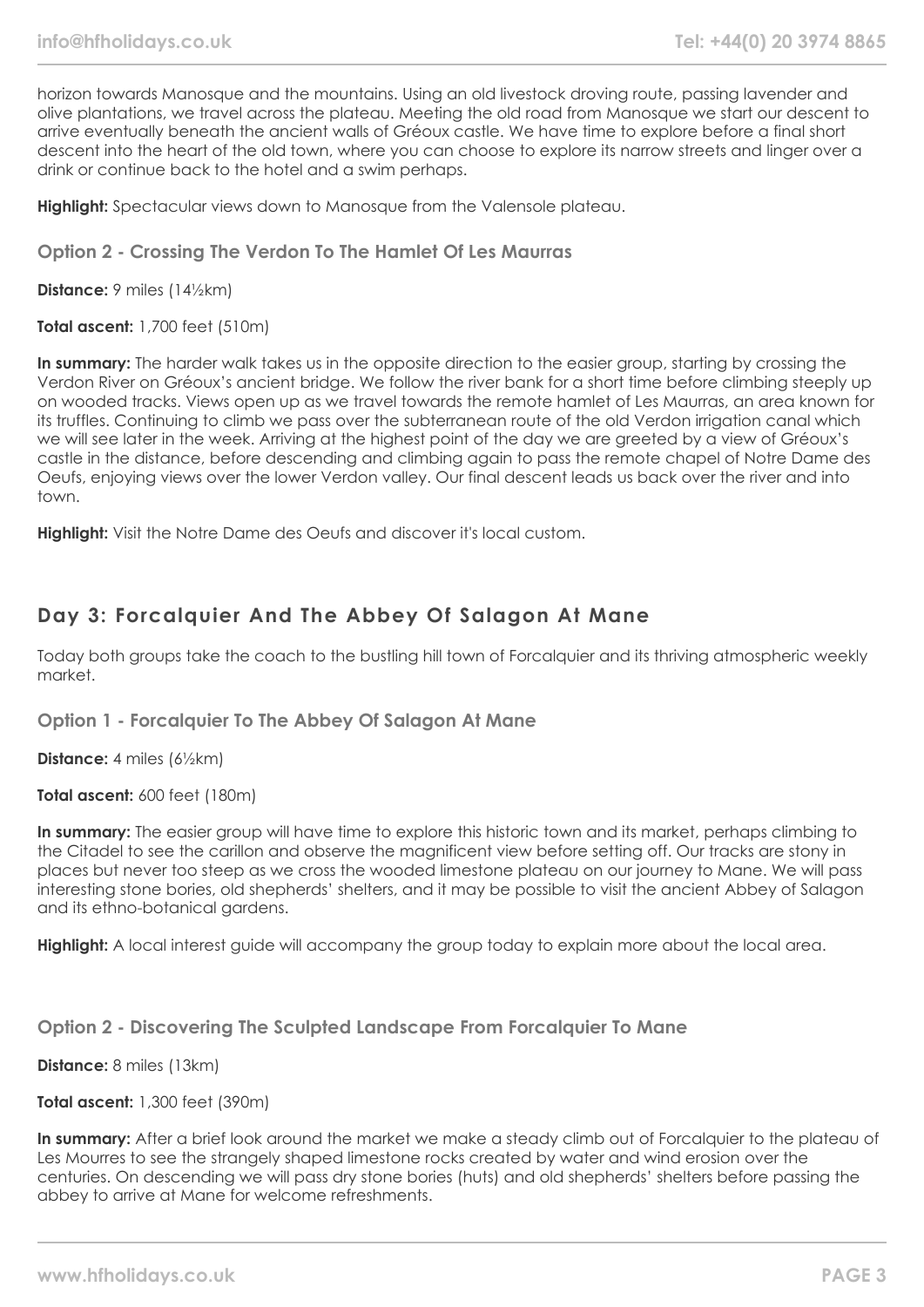**Highlight:** The limestone rocks at Les Mourres.

## **Day 4: Discovering Regusse And The View From La Colle**

Today both groups will travel by coach to the village of Regusse, crossing the Verdon and into the neighbouring region of Haute Var.

#### **Option 1 - A Walk Around Régusse**

**Distance:** 7 miles (11km)

**Total ascent:** 600 feet (180m)

**In summary:** Starting on the edge of the village we enter mature oak and cedar woodland. We then climb steadily before reaching the lower slopes of La Colle, climbing high enough for good views south over Regusse and the vast forests of the Var that stretch towards Mont St Victoire near Aix en Provence. Returning to the village there should be time to explore and see its two fine 16th century windmills before finishing in a welcoming café/bar.

**Highlight:** Visit the windmills at Regusse.

#### **Option 2 - Régusse: Climbing Up To The View From La Colle**

**Distance:** 9 miles (14½km)

**Total ascent:** 1,300 feet (390m)

**In summary:** Starting from the same point, we initially follow a similar route through mature woodland, crossing a minor road before making the steady climb to the summit of La Colle. We then walk the ridge and we are rewarded by panoramic views. To the north is Moustiers and its huge lake, with the plateau of Valansole and Mont Ventoux in the distance; to the south we can see Mont St Victoire and St Baume on the horizon. Our descent is on wide stony tracks, steep in places, with occasional views of Regusse far below. We arrive in the outskirts of the village and follow the route of the easier group into town.

**Highlight:** Panoramic views from the summit of La Colle.

#### **Day 5: Free Day**

Each week there is a free day when no guided walks are offered. This is an ideal opportunity to relax around the hotel, walk independently or visit local places of interest. Some options for your free day may include:

**Gréoux-les-Bains:** Explore the town of Gréouxles-Bains and learn about the therapeutic qualities of its natural spring - discovered by the Romans. Walk up to the Castle of the Templars before stopping for lunch at one of the town's many restaurants.

**Hotel facilities:** Enjoy the facilities of the Hotel Villa Borghese; swim in its heated pool, enjoy a relaxing lunch on the terrace or play a game of table tennis or boules.

**Manosque and Aix-en-Provence:** There are bus connections to Manosque and Aix en Provence. Your leaders will be able to direct you to the timetable and the right bus stop.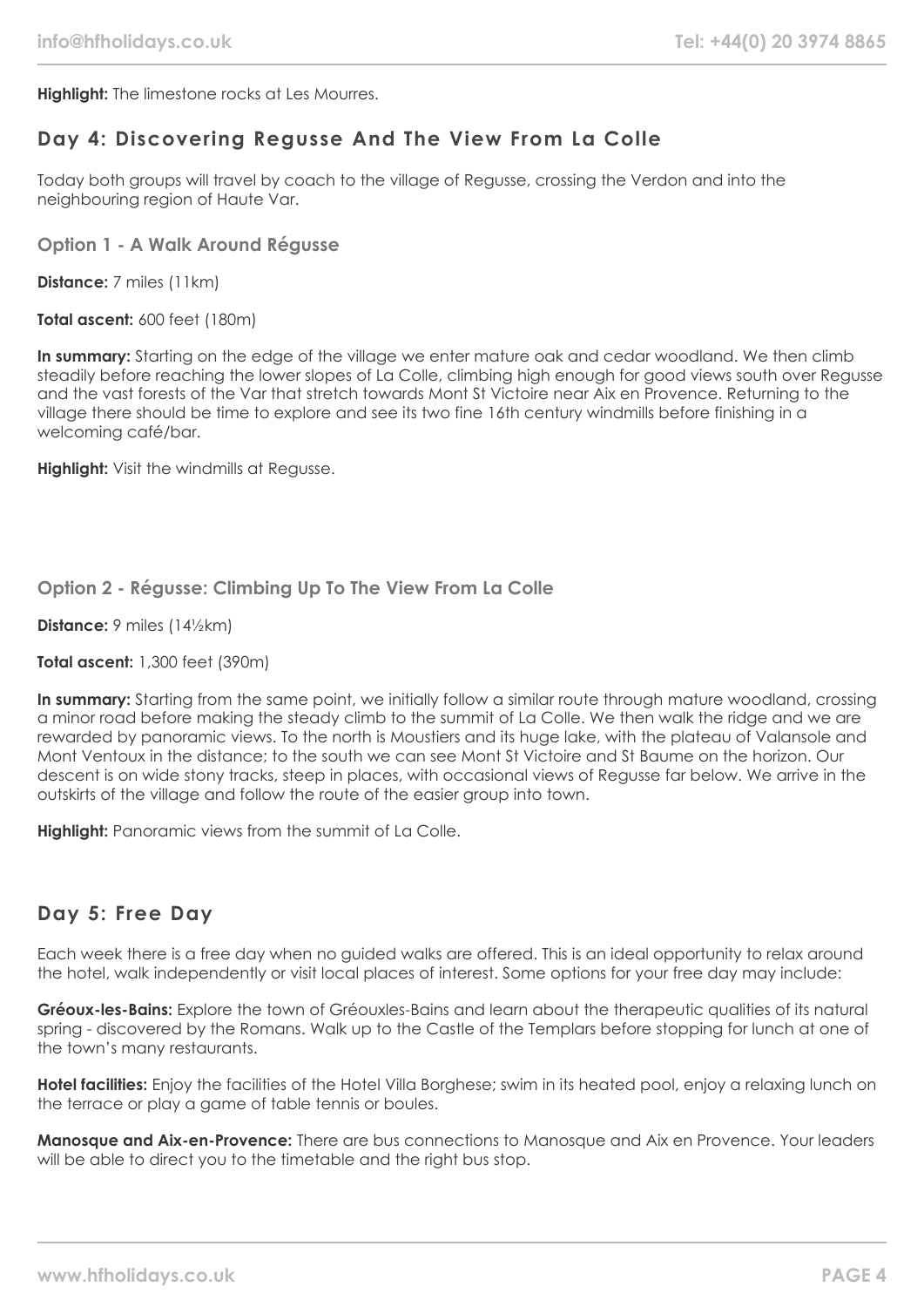# **Day 6: The Ridges Above Moustiers St Marie**

Our walks today take different routes to finish in the medieval streets of Moustiers St Marie.

**Option 1 - Ancient Route Into Moustiers Saint Marie**

**Distance:** 6 miles (9½km)

**Total ascent:** 750 feet (230m)

**In summary:** We will be dropped off at the ancient monastery of Notre Dame de Segriès, now a retreat. We walk up its driveway passing the monastery chapel and buildings to reach another part of the huge plateau of Valansole. From here we descend on a minor road and follow woodland tracks to Embourgues we catch advance views of the way that Moustier St Marie clings dramatically to the cliff ahead. Finally, we ascend to an olive grove and then contour round the hill to cross a charming stone bridge and pass through the ancient Porte de Riou to explore the medieval streets of Moustiers St Marie.

**Highlight:** Time to explore the streets of Moustiers St Marie.

#### **Option 2 - The Crête De L'ourbes & Moustiers Saint Marie.**

**Distance:** 7 miles (11km)

**Total ascent:** 2,100ft (630m)

**In summary:** This walk takes us steeply up to the craggy ridge of L'Oubes with great views over the Lac St Croix and the start of the Upper Verdon Gorge. After crossing the summit and descending to a dry riverbed the terrain becomes more open before the final spectacular descent to Moustiers St Marie on a twisting ancient road.

**Highlight:** Walk up to the chapel of Notre Dame de Beauvoir perched high on its rock for magnificent views.

# **Day 7: Quinson And The Gorge Of The Verdon**

A pleasant drive brings both groups to the lower Verdon Gorge. Both groups will have the opportunity to walk in the gorge and see the remains of the old Verdon canal, built to channel water to the city of Aix en Provence. The paths in the gorge are narrow in places but have handrails; there are also occasional metal staircases with handrails.

**Option 1 - Quinson: The Chapel Of Saint Maxime And The Verdon Gorge.**

**Distance:** 7 miles (11km)

**Total ascent:** 900ft (270m)

**In summary:** We climb up a rough zigzag path to the plateau of Male Sauque to follow fairly level tracks until we descend to the chapel of St Maxime. This is an ideal lunch spot and there is time to admire the view down to the gorge. We descend to a shady woodland path that leads us to the Verdon gorge and old canal. Passing through a short tunnel, we walk on top of the retaining wall of the old canal and eventually follow a suspended wooden walkway (with handrail) that is just a few feet above the river. It is then a short walk to the village of Quinson which has an interesting museum dedicated to prehistoric man's settlement in this region.

**Highlight:** The breathtaking Verdon gorge.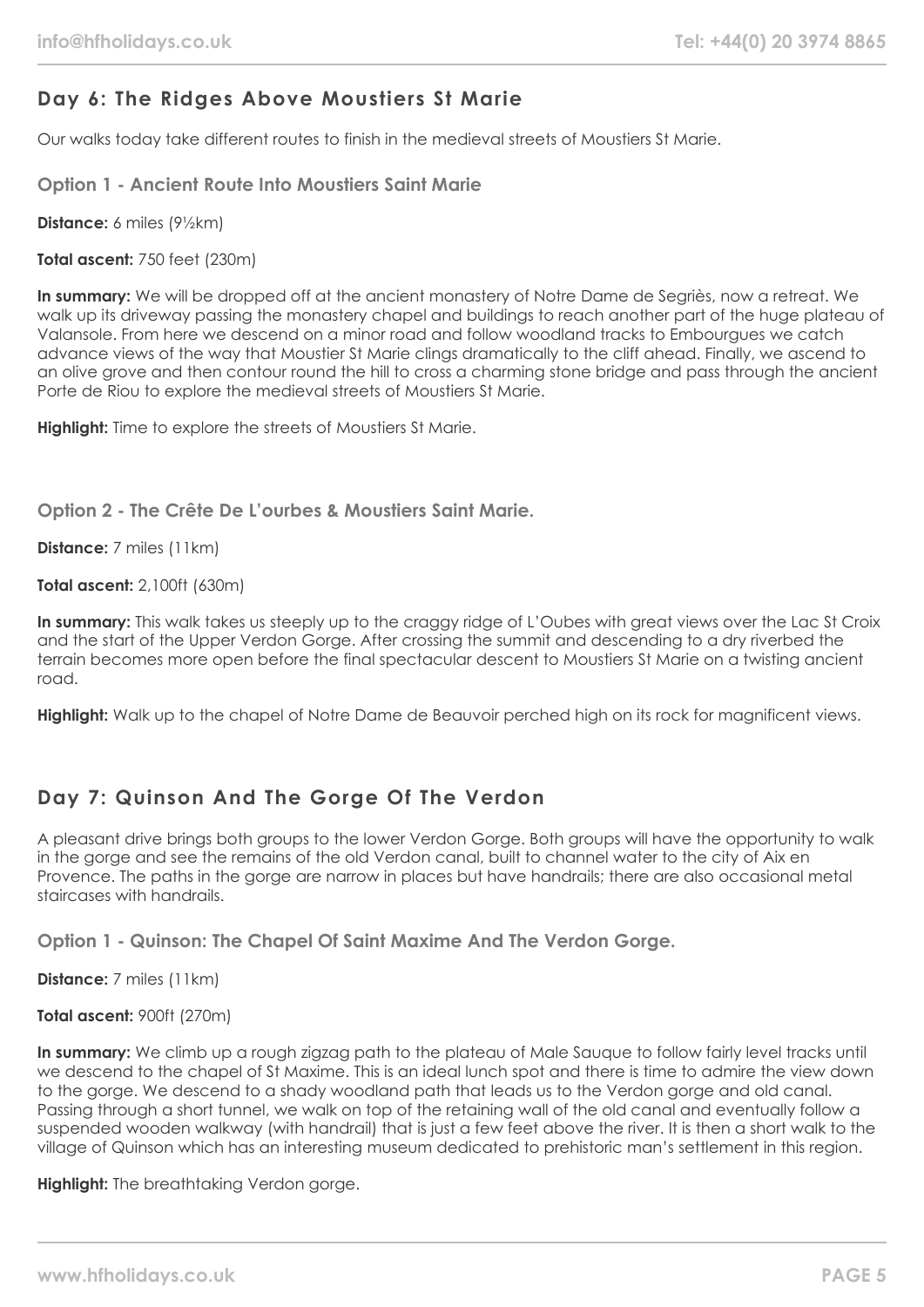#### **Option 2 - Verdon Gorge From Quinson To The Chapel Of St Maxime**

**Distance:** 6 miles (9½km)

#### **Total ascent:** 900 feet (270m)

**In summary:** The harder walk starts in the gorge on a rocky, but fairly level, path with occasional steps cut into the rock. There are metal handrails and staircases in places and a timber walkway suspended above the river, before the path follows the top of the retaining wall of an old Napoleonic canal. After passing through a short tunnel we initially ascend through woodland before a final short steep ascent to the ridge and chapel of St Maxime. We return descending a steep, but stepped, route down the side of a gorge, to arrive back at river level, then follow the original route back to the Verdon Bridge and well earned refreshments. There is a short level river walk back to the village of Quinson where our transport awaits.

**Highlight:** Discover one of Europe's most beautiful river canyons.

### **Day 8: Departure Day**

We hope to see you again soon.

## **ACCOMMODATION**

#### **Villa Borghese - Provence**

The 4-star Villa Borghese has a fine tradition of service and is a member of the prestigios Châteaux Demeures de Tradition and the Relais du Silence groups. The owners of Villa Borghese will be very happy to welcome you to their hotel which is in a lovely, quiet and comfortable setting surrounded by gardens and woodland. Gréoux-les-Bains is close to the Verdon Gorges, the Luberon and the lavender fields in Provence. The hotel has an outdoor pool, tennis courts, fitness centre and spa.

#### **Accommodation Info**

#### **Rooms**

Villa Borghese has 54 en-suite bedrooms, most of which have a balcony or terrace.

Facilities in the bedrooms include:

- Telephone
- TV
- Hairdryer
- Safe deposit box
- Air conditioning
- Shaving point
- Mini-bar (extra charge)

The hotel is surrounded by a small wood and offers pleasant views from the bedrooms.

# **Facilities**

There is a small outdoor heated swimming pool next to the sun terrace.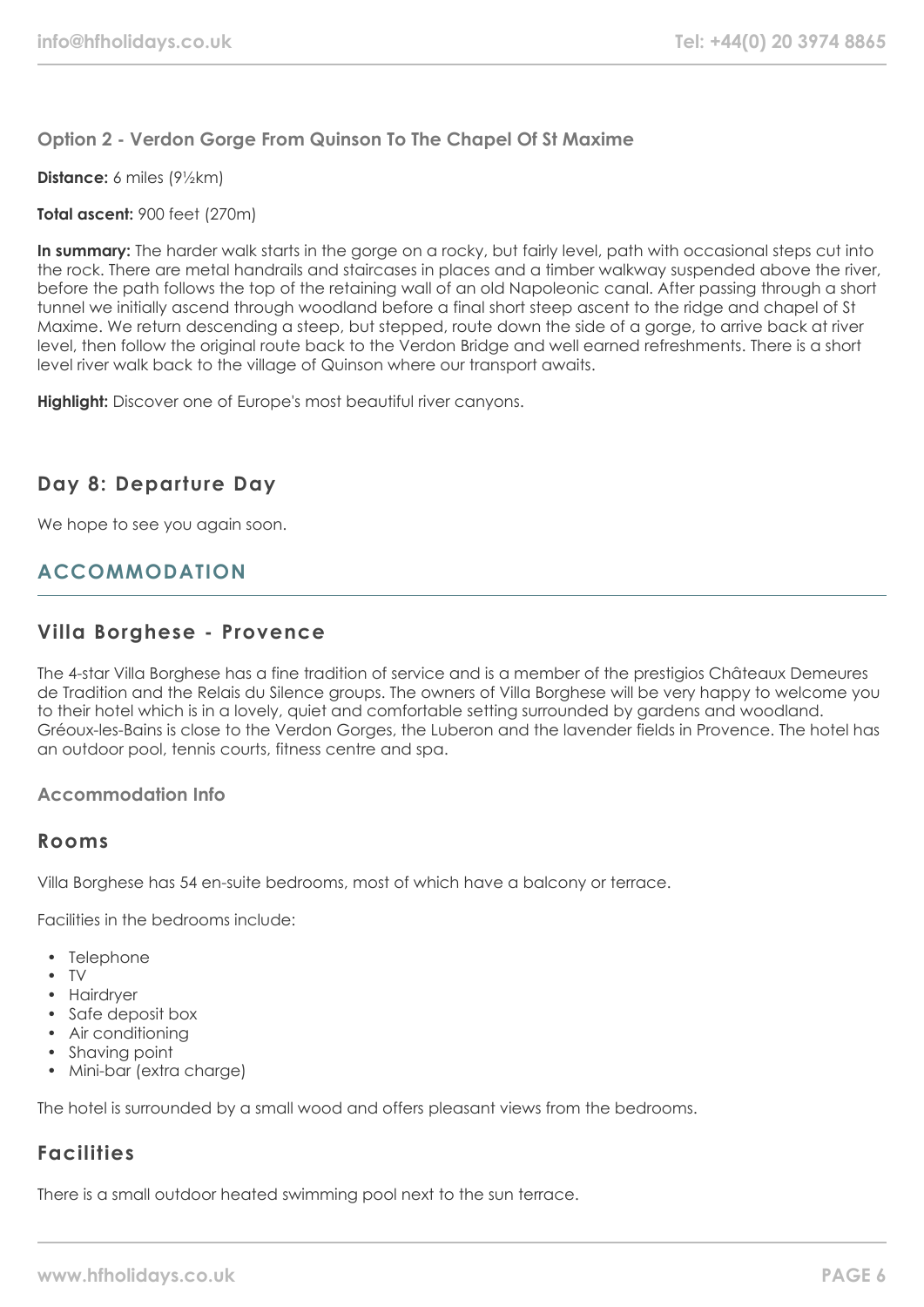Villa Borghese has a tennis court, table tennis, and a spa offering a range of treatments (extra charge).

Relax at the cosy bar with an open fireplace.

The hotel offers its guests free Wi-Fi.

### **Food & Drink**

Holidays at Gréoux-les-Bains are Half Board with a 3-course served dinner.

The hotel prides itself on serving locally sourced produce from within 20km of the town.

### **Your Evenings**

The friendly atmosphere of our holidays continues into the evening.

Enjoy a glass of wine or local beer before hearing about the next day's activities. Your evening meal is the main focus of the evening. After dinner relax on the terrace or in the bar, with a drink and chat with your fellow guests or try your hand in a friendly game of boules.

## **TRAVEL DETAILS**

### **THE HASSLE-FREE OPTION**

We offer flights from Heathrow to Marseille airport (UK connections via British Airways shuttle available from Manchester, Leeds Bradford, Newcastle, Glasgow or Edinburgh airports: £139). For flight times and prices please see the Dates & Prices tab.

If you choose this option we automatically include return transfers between the airport and the hotel. The coach transfer takes approx 1 hour 15 minutes to the Villa Borghese.

## **THE FLEXIBLE TRAVEL OPTION**

Alternatively, tailor your journey to suit you by booking your holiday 'without flight' allowing you the freedom to book your own flights from your local airport.

If you choose this option, transfers are not included in the price. We recommend independent travellers meet our **HF Holidays' transfer coach** from Marseilles airport. This is timed to meet the HF Holidays' flights\* (provisional flight times can be found on the dates and prices tab or you can call us on 020 8732 1220 for more information). Cost per single journey is £35

Our airport taxi service operates at this resort: £150 per single taxi journey

Transfers must be pre-booked. Please call 020 8732 1220 for more details

\* Please note that HF Holidays is not responsible for your onward travel if you fail to meet the transfer coach

# **USEFUL HOLIDAY INFORMATION**

# **Joining Instructions (With Flights)**

If you have booked your holiday 'with flight' you will arrive at Marseille Airport. From the UK we offer flights from London Heathrow with flight connections from Manchester. Please note that meals are not usually provided on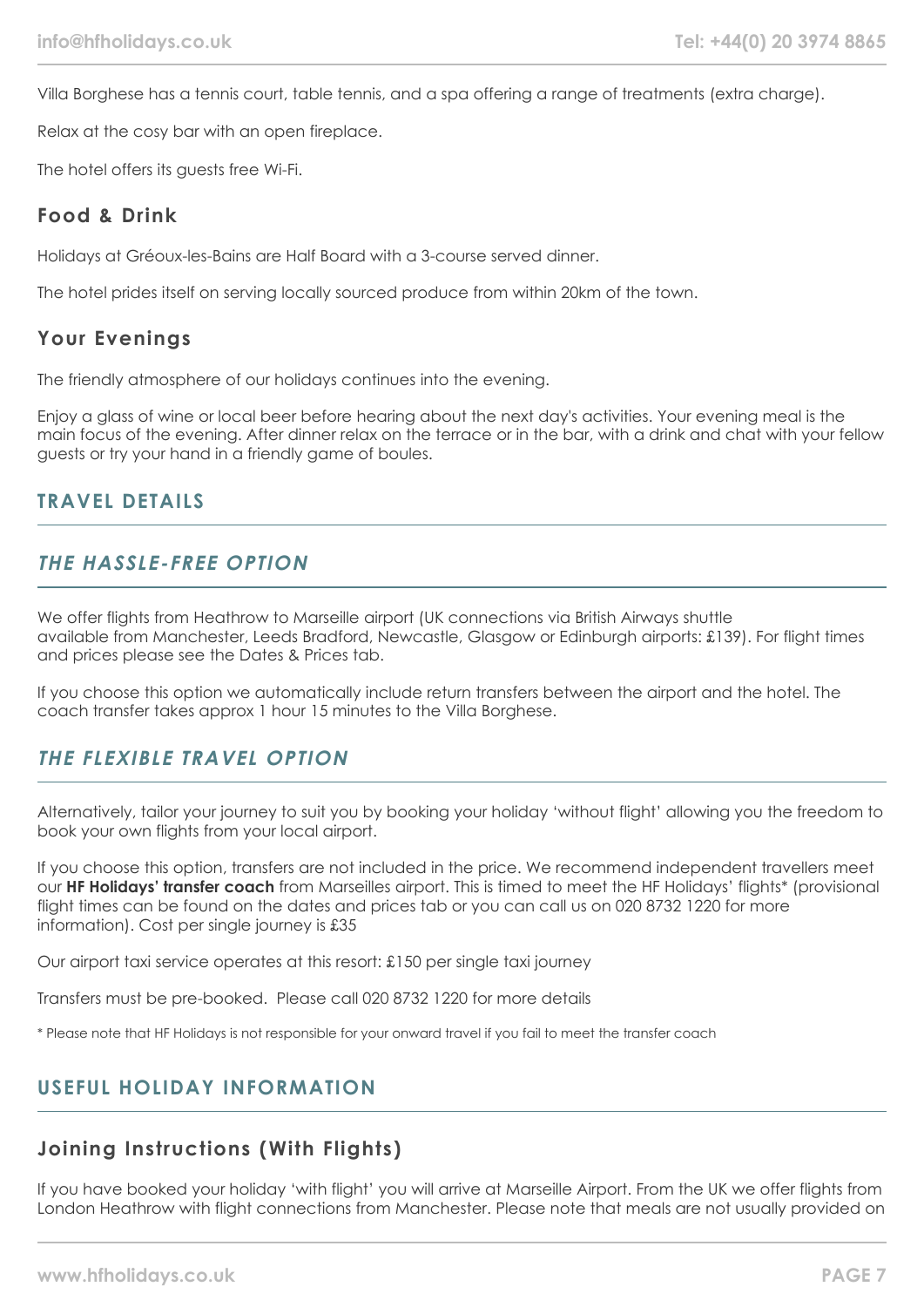European flights, although some airlines may offer a small snack.

Where possible you will be met as you enterthe arrivals hall by an HF Holidays' leader. Look out for their distinctive badge and clipboard. Your leader may be on the same flight as you or may arrive on another flight. Occasionally we will ask our transfer coach company to meet you. The driver will be in the arrivals hall holding an 'HF Holidays' sign.

The onward journey to Gréoux-les-Bains by coach takes approximately 1½ hours.

# **Joining Instructions (Without Flights)**

**For independent travellers:** For guests who have booked their holiday 'without flight' HFHolidays can help you to reach the hotel in the following ways:

**HF Holidays' transfer coach** from Marseille airport. These are timed to meet the HF Holidays' flights (provisional flight times can be found at www.hfholidays.co.uk or by calling (0)20 8732 1220). Cost per single journey is £38. Please note that HF Holidays is not responsible for your onward travel if you fail to meet the transfer coach under any circumstance

**Transfers must be pre-booked.** If you have not already booked your transfer please call +44 (0)20 8732 1220

# **Essential Information**

#### **Passport Requirements**

You may need to renew your British passport if you're travelling from 1 January 2021.

On the day you travel, you'll need your passport to both:

- have at least 3 months left
- be less than 10 years old (even if it has 6 months or more left)

Use the [government website](https://www.gov.uk/check-a-passport-travel-europe-1-january-2021) to see if your passport is valid for this holiday

#### **EHIC Cards**

The UK government has officially launched the Global Health Insurance Card (GHIC), which will replace the European Health Insurance Card (EHIC). UK residents can now apply for one of the GHIC cards, which will gradually replace the EHIC cards as they reach their expiry dates. Every family member travelling requires a GHIC. You can make an application for yourself and on behalf of your partner and any dependent children under the age of 16. Both cards will offer equivalent protection for emergency and medically necessary healthcare needs when in the EU on a temporary stay, which includes holiday, study and business travel. Necessary healthcare includes things like

- emergency treatment and visits to A&E
- treatment for long-term or pre-existing medical conditions
- routine medical care for pre-existing conditions that need monitoring
- oxygen and kidney dialysis

The public only need to apply for their free GHIC cards when their current EHIC expires. The process is likely to take two weeks. For more information visit [https://www.nhs.uk/using-the-nhs/healthcare-abroad/apply-for-a](https://www.nhs.uk/using-the-nhs/healthcare-abroad/apply-for-a-free-uk-global-health-insurance-card-ghic/)[free-uk-global-health-insurance-card-ghic/.](https://www.nhs.uk/using-the-nhs/healthcare-abroad/apply-for-a-free-uk-global-health-insurance-card-ghic/)

The GHIC is not an alternative to travel insurance. We advise all holidaymakers to also invest in travel insurance that covers healthcare, so they are covered for other issues that may arise, as well as cancellations and lost luggage.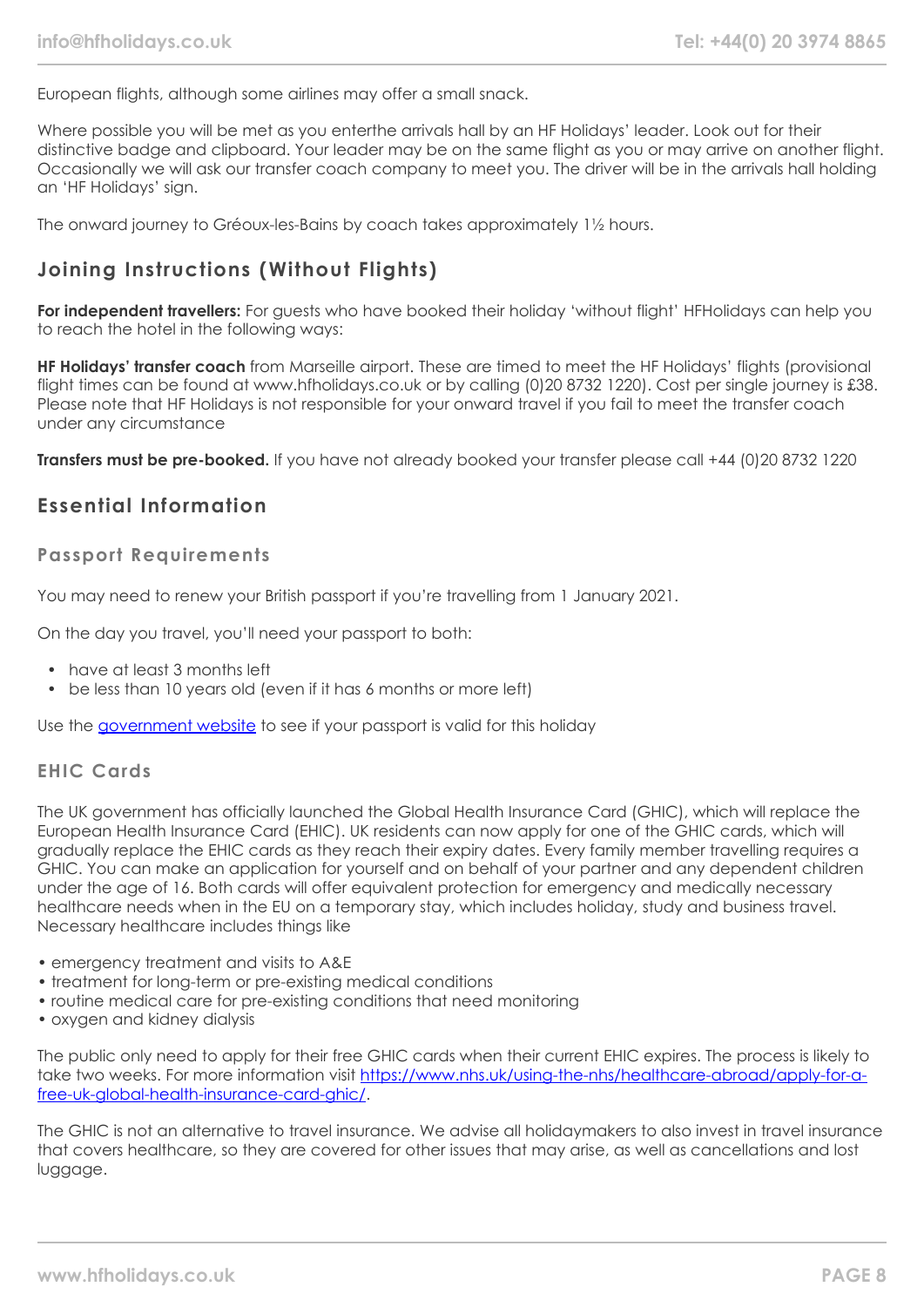## **Essential Equipment**

To enjoy walking/hiking comfortably and safely, footwear, clothing and equipment needs to be suitable for the conditions. Safety and comfort are our priorities, so our advice is to come prepared for all eventualities.

- Footwear with a good grip on the sole (e.g.Vibram sole) is the key to avoiding accidents.
- Walking/hiking boots providing ankle support and good grip are recommended (ideally worn in), and specialist walking socks to avoid blisters.
- Several layers of clothing, which can be added or removed, are better than a single layer (include spares).
- Fabrics (lightweight and fast drying) designed for the outdoors are recommended.
- Waterproof jacket and waterproof over trousers.
- Warm hat and gloves.
- Denim jeans and capes are not suitable on any walks.
- Rucksack with a waterproof liner.
- Thermos flask for hot drink.
- Water bottle (at least 2 litre).
- Spare high-energy food such as a chocolate bar.
- Small torch.
- First aid kit your leader's first aid kit doesn't contain any medication or blister kits (such as Compeed).
- Sun hat and sunalasses
- Sun cream.

#### **Optional Equipment**

- Walking poles are useful, particularly for descents.
- Insect repellent.
- Camera.
- Gaiters.

## **Safety On Your Holiday**

We are committed to running our Guided Walking holidays in a safe manner and your co-operation with this is much appreciated. No outdoor activity can be 100% risk free; however, if you take sensible precautions and adhere to your leaders' instructions, your holiday will be both safe and enjoyable. On the first evening of your holiday (dependent on arrival time, the leaders will give a short talk about safety on the walks – we would ask everyone to attend.

**Walking as a group:** Our leaders always consider the safety of the group as a whole and will show more caution over potential risks (such as bad or exceptionally hot weather than an individual or couple might make on a private outing. Walks may be modified or cancelled following the leaders' assessment of the dayto-day situation. Your leaders will refuse to accept any guest whose clothing, equipment, behaviour or walking ability is considered unsuitable, and where it could affect the safety and enjoyment of other guests on the proposed walk. It is your responsibility to follow the leader's guidelines, for the benefit and safety of the group as a whole. If you leave the group, then your leader will no longer have responsibility for you. For safety reasons, we stipulate a minimum party size of two guests in addition to the leader.

**First aid:** In line with current practice, each leader carries a group first aid kit but is not able to supply any 'medication', including aspirin, paracetamol, antihistamines and antiseptic cream.

**Hydration:** In warm weather it is very important to keep hydrated. You will need to carry water with you on walks, more during hot weather or on more demanding walks. One good way of hydrating is to use a hydration pack which allows drinking without constant stopping. This can then be filled up from water sources as required.

#### **Insurance: Insurance is a condition of booking. Therefore if you have not already arranged insurance, it is imperative that you do so, and advise us of the insurance company and policy number.**

Even with an EHIC card, medicines and outpatient treatment normally have to be paid for at the time and the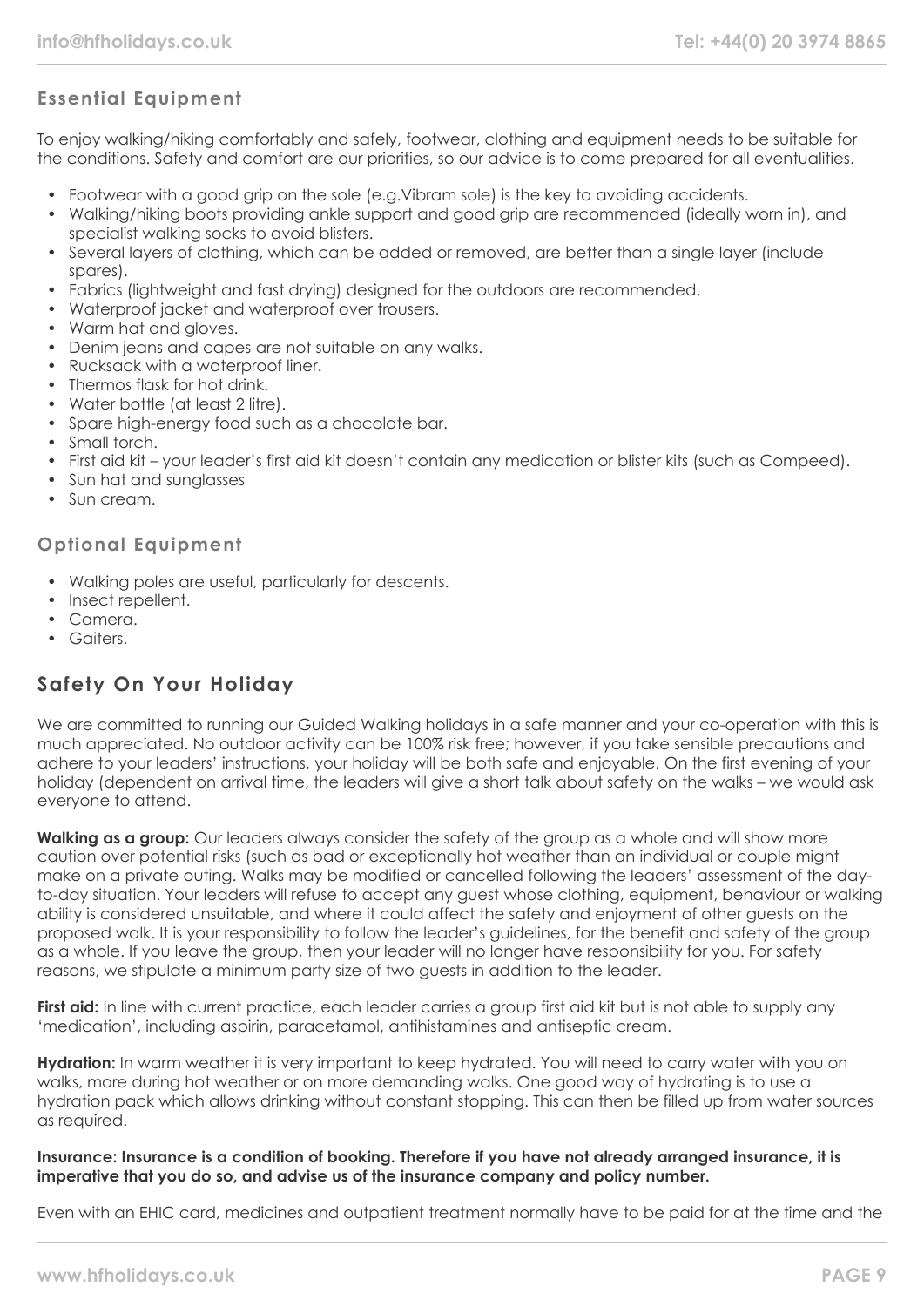costs reclaimed afterwards – details are available at dh.gov.uk/travellers. Therefore insurance is extremely important, as is access to emergency money, preferably a credit card.

### **Useful Information**

The local language is French.

The Water is considered safe to drink, but if you prefer, bottled mineral water can be purchased from the hotel or local supermarkets.

If the international number you wish to call starts with a 0, you must drop the starting digit when dialling the number. To dial a UK number 0044

To dial a French number 0033

## **Local Currency**

The local currency is the Euro.

## **Electricity**

220 Volt AC with round two pin plugs; you will need an adaptor for any appliances brought from the UK.

### **ATM Availability**

There are several ATM machines in Gréoux-les-Bains where you can obtain money.

# **HOW TO BOOK**

When you're ready to book, you can choose to **book online** or book **over the phone**. Our website offers secure online booking for our holidays, is available 24/7, and offers more in-depth information about all our holidays. If you prefer to call us, our experienced and knowledgeable team are available to answer any specific questions you have and can offer guidance as to which holiday is best suited to your needs.

Our office is open: Monday to Friday: 9am – 5.30pm, Saturday: 9am – 1pm, Sunday & Bank Holiday Monday: closed

#### **PAYING YOUR DEPOSIT**

To secure the holiday of your choice, you will need to pay a deposit: UK & European Holidays: £150 per person and Worldwide Holidays: £250 per person. You can pay your deposit by debit or credit card with no additional card fees charged or make an online BACS payment directly into HF's bank account, please see details under BACS payments. You can also pay your deposit by cheque within seven days of booking. Cheques should be made payable to 'HF Holidays Ltd' with your booking reference / Order ID on the back.

#### **NON-MEMBER FEE**

Non-members can join our holidays by paying a Non-Member's fee of £30 per person per holiday. Alternatively, full membership is available from £100 – visit hfholidays.co.uk/membership for details.

#### **BACS PAYMENTS**

Please quote your booking reference / Order ID when you make your payment online: Bank Name: National Westminster Bank, Account Name: HF Holidays Limited, Account Number: 48904805, Sort Code: 60-00-01, IBAN: GB90NWBK60000148904805

Once we have received your booking and deposit, we will send a confirmation invoice to the lead name.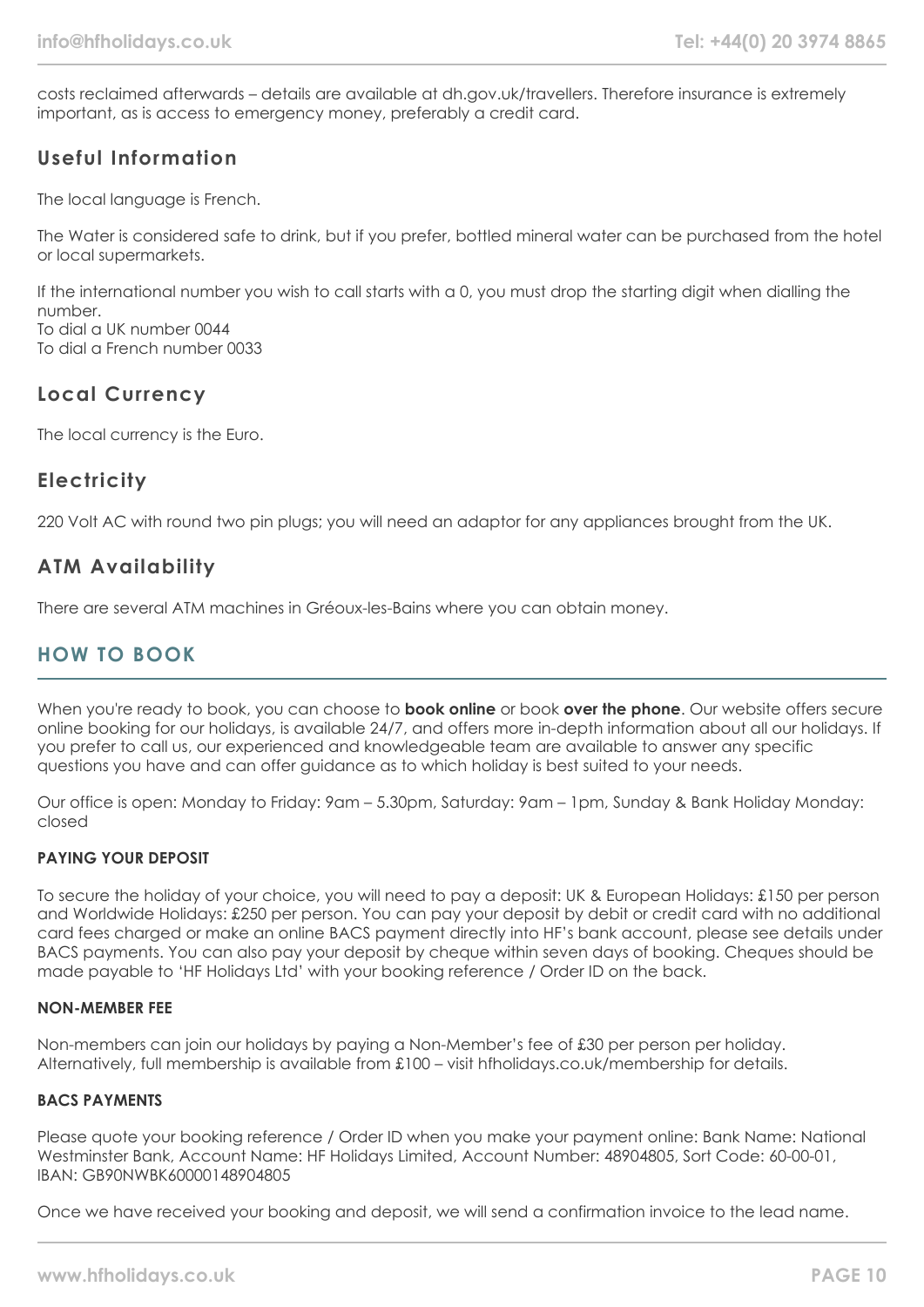Please check this carefully. For bookings 'with flights' it is essential that the names on your booking confirmation invoice match those on your passport for bookings overseas. Please advise us immediately of any errors. Any name changes after the balance of your holiday has been paid will be subject to a fee levied by the airline.

#### **MANAGE MY BOOKINGS**

Payments can also be made through the [Manage My Booking](https://www.hfholidays.co.uk/about-us/bookings/my-booking) function on our website. Click on the link at the top of our homepage. This is available to all customers who provide an email address at the time of booking.

#### **YOUR FINAL BALANCE**

Your final balance payment is due 6 weeks before departure if you are staying in an HF Holidays UK country house, 8 weeks before departure if you are travelling on one of our holidays in Europe and 10 weeks before departure if you are on a Guided Trail staying in one of our partner hotels or are travelling on a Worldwide holiday. As with paying your deposit, you can pay your final balance by debit or credit card, make an online BACS payment directly into HF's bank account or pay by cheque.

#### **TRAVEL INSURANCE**

Travel insurance is an important part of any booking and essential for one of our holidays. HF Holidays works with specialist. Insurance Brokers Campbell Irvine Direct. For more information or to obtain a quote call them on [01702 427 236](tel:01702427236) or visit [hfholidays.co.uk/insurance](https://www.hfholidays.co.uk/about-us/bookings/insurance)

#### **PEACE OF MIND**

#### **ATOL:**

The air holidays and flights in this brochure are ATOL-protected, since we hold an Air Travel Organiser's Licence granted by the Civil Aviation Authority. Our ATOL number is ATOL 710. In the unlikely event of our insolvency, the CAA will ensure that you are not stranded abroad and will arrange to refund any money you have paid us for advance bookings. For further information visit the ATOL website [atol.org.uk](https://www.atol.org/)

#### **MEMBER OF ABTOT:**

HF Holidays is a member of ABTOT (The Association of Bonded Travel Organisers Trust Limited) which provides financial protection under the Package Travel, Package Holidays and Package Tours Regulations 1992 for HF Holidays Ltd and in the event of their insolvency, protection is provided for the following: 1. non-flight packages commencing in and returning to the UK; 2. non-flight packages commencing and returning to a country other than the UK; 3. flight inclusive packages that commence outside of the UK and Republic of Ireland, which are sold to customers outside of the UK and Republic of Ireland. 1, 2 and 3 provides for a refund in the event you have not yet travelled. 1 and 3 provides for repatriation. Please note that bookings made outside the UK and Republic of Ireland are only protected by ABTOT when purchased directly with HF Holidays Ltd.

#### **TRIP NOTE VALIDITY**

These Trip Notes are valid based on the date printed at the bottom of the page. They will occasionally be updated post booking and pre-departure. We will send you the latest trip notes prior to departure through a link in your pre departure documents or we can send you a copy in the post if preferred.

In booking this trip you should be confident in your ability to participate in all activities described in these Trip Notes. If you have any doubt about your suitability you should call HF Holidays and ask to speak to one of the team about this itinerary.

The information in these Trip Notes is given in good faith. Where differences exist between the Trip Notes and our current brochure, the Trip Notes supersede the brochure. All holidays can be subject to unexpected changes; so please be prepared to be flexible where necessary. At times, it may not be possible to follow the itinerary as planned due to weather conditions, political, physical or other factors. In these circumstances we will make the best possible alternative arrangements to maintain the integrity of the original itinerary.